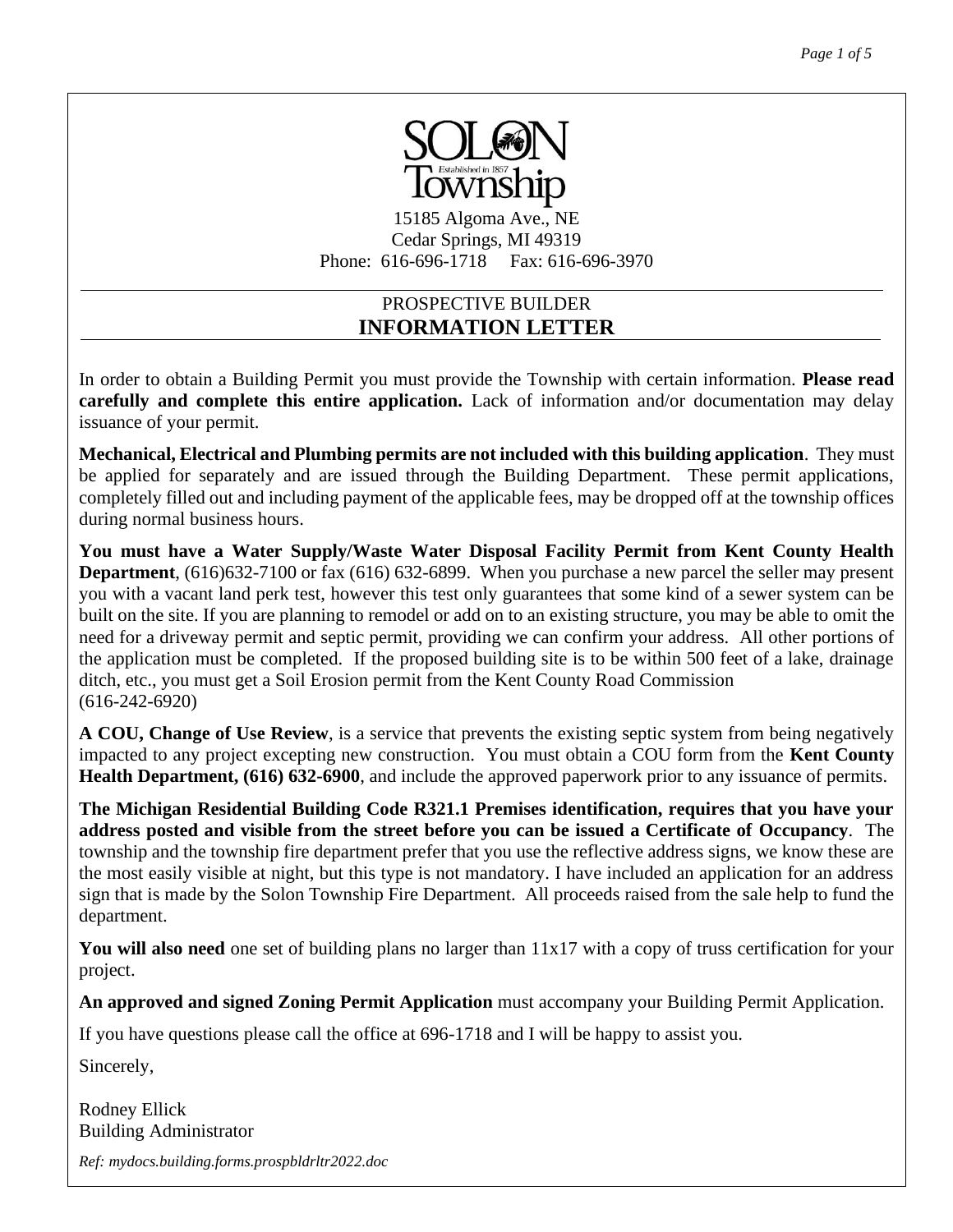

15185 Algoma Ave. NE Cedar Springs, MI 49319 Phone: 616-696-1718 Fax: 616-696-3970

## **BUILDING PERMIT APPLICATION / BLUE PRINT CHECK LIST**

**Truss Drawings and Septic and Well Approval are necessary before any application may be made. Zoning Applications must be submitted with Building application.**

| <b>New Construction</b>         | <b>Remodel</b>                                               |
|---------------------------------|--------------------------------------------------------------|
|                                 |                                                              |
|                                 |                                                              |
| Owner's Address                 |                                                              |
|                                 |                                                              |
|                                 |                                                              |
|                                 |                                                              |
|                                 |                                                              |
|                                 |                                                              |
|                                 |                                                              |
|                                 |                                                              |
|                                 |                                                              |
|                                 |                                                              |
|                                 | Residential Type or Style<br>(ranch, 2-story, bi-level)      |
|                                 | Foundation Type or Style<br>(Poured walls, slab, block, etc) |
| <b>Foundation Foot Print</b>    |                                                              |
|                                 |                                                              |
|                                 |                                                              |
|                                 |                                                              |
| <b>Square Foot Upper Floor:</b> | <b>Square Foot Garage:</b>                                   |
|                                 | Square Foot Covered Porches:<br><u>Square Foot Decks:</u>    |
|                                 |                                                              |
|                                 |                                                              |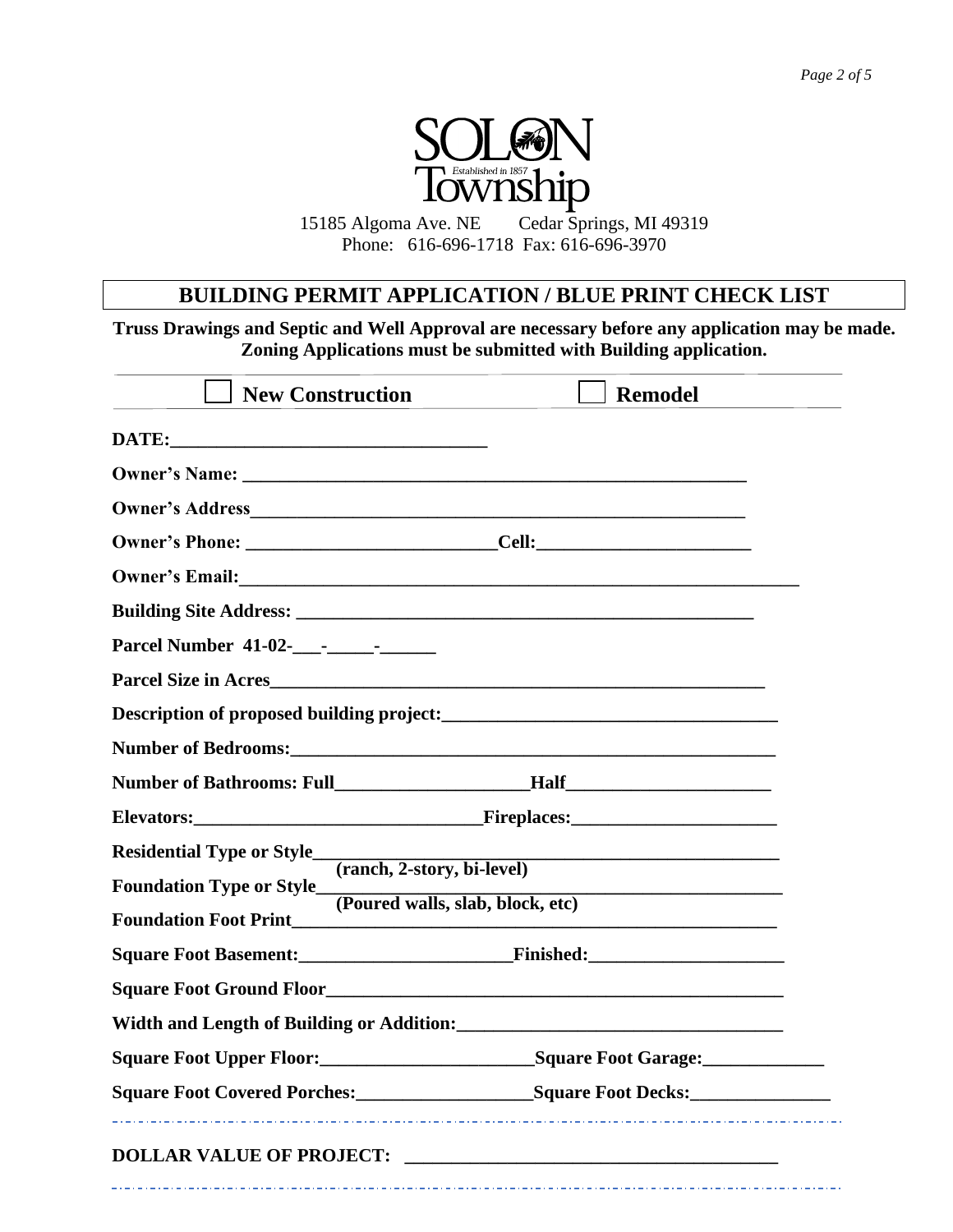## **ATTACH TO APPLICATION:**

- **Include one set of building plans** *no larger than 11x17*
- **Include digital copy of building plans/prints**
- **Include a copy of the truss certification for your project.**
- **\* If you are hiring individuals for the above work, they must be licensed contractors who are registered with the township.**

**"Section 23a of the state construction code act of 1972, 1972 PA 230, MCL 125.1523A, prohibits a person from conspiring to circumvent the licensing requirements of this state relating to persons who are to perform work on a residential building or a residential structure. Violators of Section 23a are subject to civil fines."**

| <b>Name of Builder:</b>                                                                                                                                                                                                             | <u> 1989 - John Stein, september 1989 - John Stein, september 1989 - John Stein, september 1989 - John Stein, sep</u> |             |  |
|-------------------------------------------------------------------------------------------------------------------------------------------------------------------------------------------------------------------------------------|-----------------------------------------------------------------------------------------------------------------------|-------------|--|
| <b>Builder's Address:</b> The state of the state of the state of the state of the state of the state of the state of the state of the state of the state of the state of the state of the state of the state of the state of the st |                                                                                                                       |             |  |
| <b>Builder's Email:</b>                                                                                                                                                                                                             |                                                                                                                       |             |  |
| <b>Builder's Phone:</b>                                                                                                                                                                                                             | Fax                                                                                                                   | <b>Cell</b> |  |

**Builder/Applicant Signature\_\_\_\_\_\_\_\_\_\_\_\_\_\_\_\_\_\_\_\_\_\_\_\_\_\_\_\_\_\_\_\_\_\_\_\_\_\_\_\_\_\_\_\_\_\_\_**

**The homeowner and/or builder are responsible to meet and uphold all ordinances of Solon Township. Solon Township Zoning Ordinance Books are available at the township office for \$25.00.**

**Incomplete applications will be denied and charged a \$50.00 plan review fee.**

| <b>OFFICE USE ONLY</b> |
|------------------------|
|                        |
|                        |
|                        |

**NOTE: Original for Building Official's File**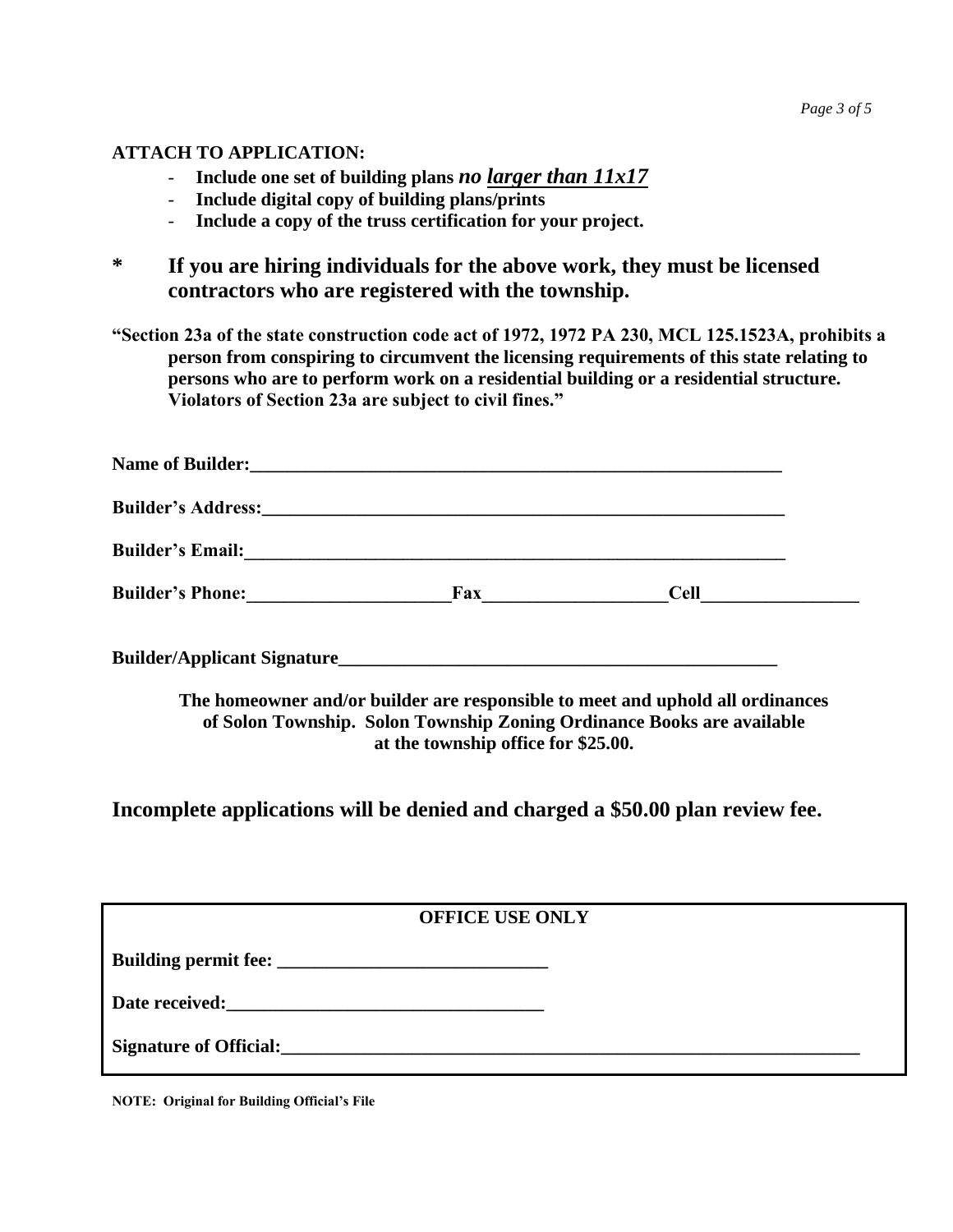

*15185 Algoma Ave., NE Cedar Springs, MI 49319 616-696-1718 fax 616-696-3970*

| <b>Blue Print Check List</b>        |  |  |
|-------------------------------------|--|--|
|                                     |  |  |
|                                     |  |  |
|                                     |  |  |
|                                     |  |  |
| Ranch                               |  |  |
| <b>Multi-Level</b>                  |  |  |
| 2 Story                             |  |  |
|                                     |  |  |
| <b>Single-Level</b>                 |  |  |
| <b>Multi-Level</b>                  |  |  |
| 2 Story                             |  |  |
|                                     |  |  |
|                                     |  |  |
|                                     |  |  |
|                                     |  |  |
|                                     |  |  |
| <b>Builder's Signature</b><br>Date: |  |  |